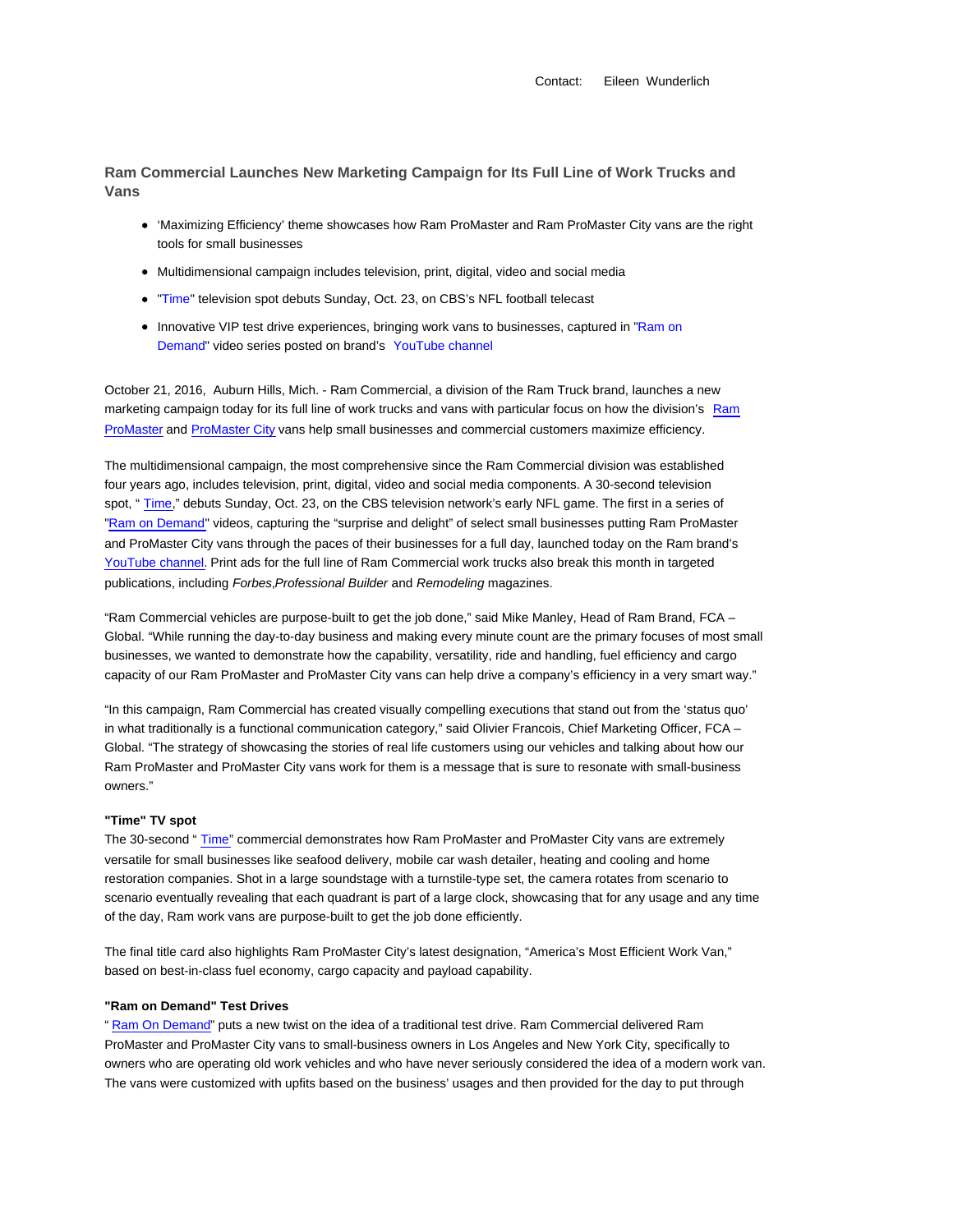the test of normal business operations and routines. The resulting video content captures the real "surprise and delight" reactions while engaging with the vans.

"Ram on Demand" kicks off with a 60-second overview video followed by two videos each of businesses experiencing the Ram ProMaster and Ram ProMaster City. Veestro,a Los Angeles-based food delivery company, and Andrew's Honey ,a New York City beekeeper and honey retailer, are featured in the first two "Ram on Demand" videos. Additional videos will join the first two on YouTube and the Ram Commercial website,as well as the brand's Facebook and LinkedIn sites.

## **Customer Profile Videos**

Different than the "Ram on Demand" full-day test drives, Ram Commercial's documentary-style customer profile videos showcase the daily use of Ram ProMaster and ProMaster City vans by various businesses that currently own Ram vans and how the versatility, ride and handling, fuel efficiency and cargo capacity help drive each company's efficiency. Environmental Painting Alternatives of Orlando, Florida, a commercial and residential painting company with Ram ProMaster and Ram ProMaster City vans, is featured in one video currently on the Ram Commercial YouTube channel and the Toledo, Ohio, Ecoshine Mobile Auto Detailing company that exclusively uses a ProMaster van is featured in another. Additional customer profile videos will be added to the brand's website and YouTube channel.

#### **Ram Truck Brand**

In 2009, the Ram Truck brand launched as a stand-alone division, focused on meeting the demands of truck buyers and delivering benchmark-quality vehicles. With a full lineup of trucks, the Ram 1500, 2500/3500 Heavy Duty, 3500/4500/5500 Chassis Cab, ProMaster and ProMaster City, the Ram brand builds trucks that get the hard work done and families where they need to go.

Ram continues to outperform the competition and sets the benchmarks for:

- 1,075 lb.-ft. of torque with Cummins Turbo Diesel
- Towing capacity of 37,090 lbs. with Ram 3500
- Segment first 1,000 lb.-ft of torque with Cummins Turbo Diesel
- Payload of 7,680 lbs. with Ram 3500
- Most luxurious: Ram Limited with real wood, real leather and 12-inch Uconnect touchscreen
- Best ride and handling with exclusive link coil rear and auto-level air suspensions
- Most interior space with Ram Mega Cab
- The most cargo space available in any traditional full size cargo van
- Most capable full-size off-road pickup Ram Power Wagon
- Ram 1500, America's most powerful half-ton diesel pickup with 480 lb.-ft. of torque, achieves an unsurpassed 33 mpg highway and delivers up to 1,000 miles of range on a single tank of fuel
- Ram 1500 TRX is the quickest, fastest and most powerful mass-produced pickup truck in the world
- Most awarded light-duty truck in America
- Highest owner loyalty of any half-ton pickup

The latest J.D. Power APEAL study - which rates the emotional bond between customers and their vehicles – named the 2021 Ram 1500 as the best vehicle in the large light-duty pickup category. This marks the second straight year Ram 1500 has received top honors.

The Ram 1500 lineup includes the Know & Go mobile app featuring an immersive experience for customers who want to learn more about their vehicles.

Ram is part of the portfolio of brands offered by leading global automaker and mobility provider Stellantis. For more information regarding Stellantis (NYSE: STLA), please visit www.stellantis.com.

#### **Follow Ram and company news and video on:**

Company blog: http://blog.stellantisnorthamerica.com Media website: http://media.stellantisnorthamerica.com Ram Truck brand: www.ramtrucks.com Facebook: www.facebook.com/RamTrucks